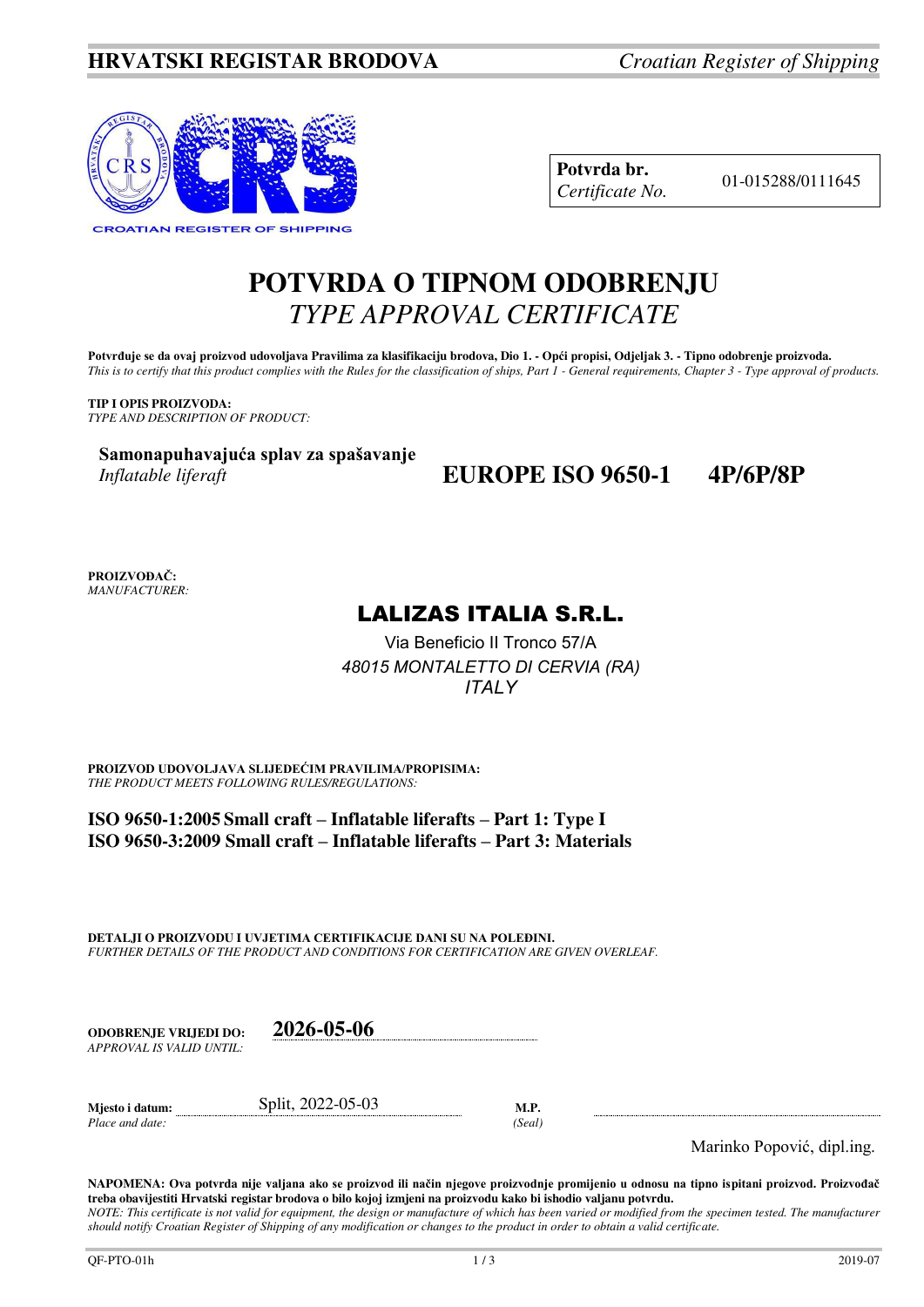

**PODROBNIJI OPIS PROIZVODA:** *DETAILED PRODUCT DESCRIPTION:* 

**Samonapuhavajuća splav za spašavanje za brodice i jahte.**  *Inflatable liferaft for boats and yachts.* 

**Najveći dopušteni broj osoba:** 

*Maximum capacity:* 

**4P** - **4 osobe** / *persons*

**6P** - **6 osoba** / *persons* 

**8P** - **8 osoba** / *persons*

**PODRUČJE PRIMJENE / POSEBNI GRANIČNI UVJETI:** *APPLICATION / LIMITATIONS:* 

### **Samo za brodice i jahte duljine do 24 m.**

*For boats and yachts up to 24 m only.* 

**Brodice – Područje plovidbe I, II i III. Splav za spašavanje mora biti opremljena Paketom opreme 2.**  *Boats – Navigation area I, II and III. The liferaft shall be equipped with emergency Pack 2.* 

**Jahte – Područje plovidbe I i II. Splav za spašavanje mora biti opremljena Paketom opreme 1.**  *Yachts – Navigation area I and II. The liferaft shall be equipped with emergency Pack 1.*

**Jahte – Područje plovidbe III. Splav za spašavanje mora biti opremljena Paketom opreme 2.**  *Yachts – Navigation area III. The liferaft shall be equipped with emergency Pack 2.* 

**Splav za spašavanje može biti u kontejneru (spremniku) ili u torbi.** 

*A liferaft may be packed in a container (canister) or in a valise.*

**Splav za spašavanje mora se servisirati u uslužnoj tvrtki odobrenoj od proizvođača.**

*A liferaft shall be serviced in the manufacturer's authorised servicing station.*

**DOKUMENTACIJA ZA TIPNO ODOBRENJE:** *TYPE APPROVAL DOCUMENTATION*

#### **Dokumenti i nacrti za 4P splav** */ Documents and drawings for 4P liferaft:*

*OMO-Z-125/0 dated 2006-01-11 OMO-Z-132/0 dated 2006-01-16 MC610901COC/1 dated 2006-02-13 SPE-Z-172/5 dated 2006-03-03 SPE-Z-288/2 dated 2006-03-03 OMO-Z-134/1 dated 2004-04-02 SPE-Z-174/4 dated 2006-03-03 SPE-Z-290/2 dated 2006-03-03 OMO-Z-134/1 dated 2004-04-02* 

#### **Dokumenti i nacrti za 6P splav** */ Documents and drawings for 6P liferaft:*

*OMO-Z-126/0 dated 2006-01-11 OMO-Z-132/0 dated 2006-01-16 MC610901COC/1 dated 2006-02-13 SPE-Z-175/5 dated 2006-04-09 SPE-Z-174/4 dated 2006-03-03 SPE-Z-290/2 dated 2006-03-03 OMO-Z-134/0 dated 2006-12-16 SPE-Z-175/3 dated 2004-09-02*